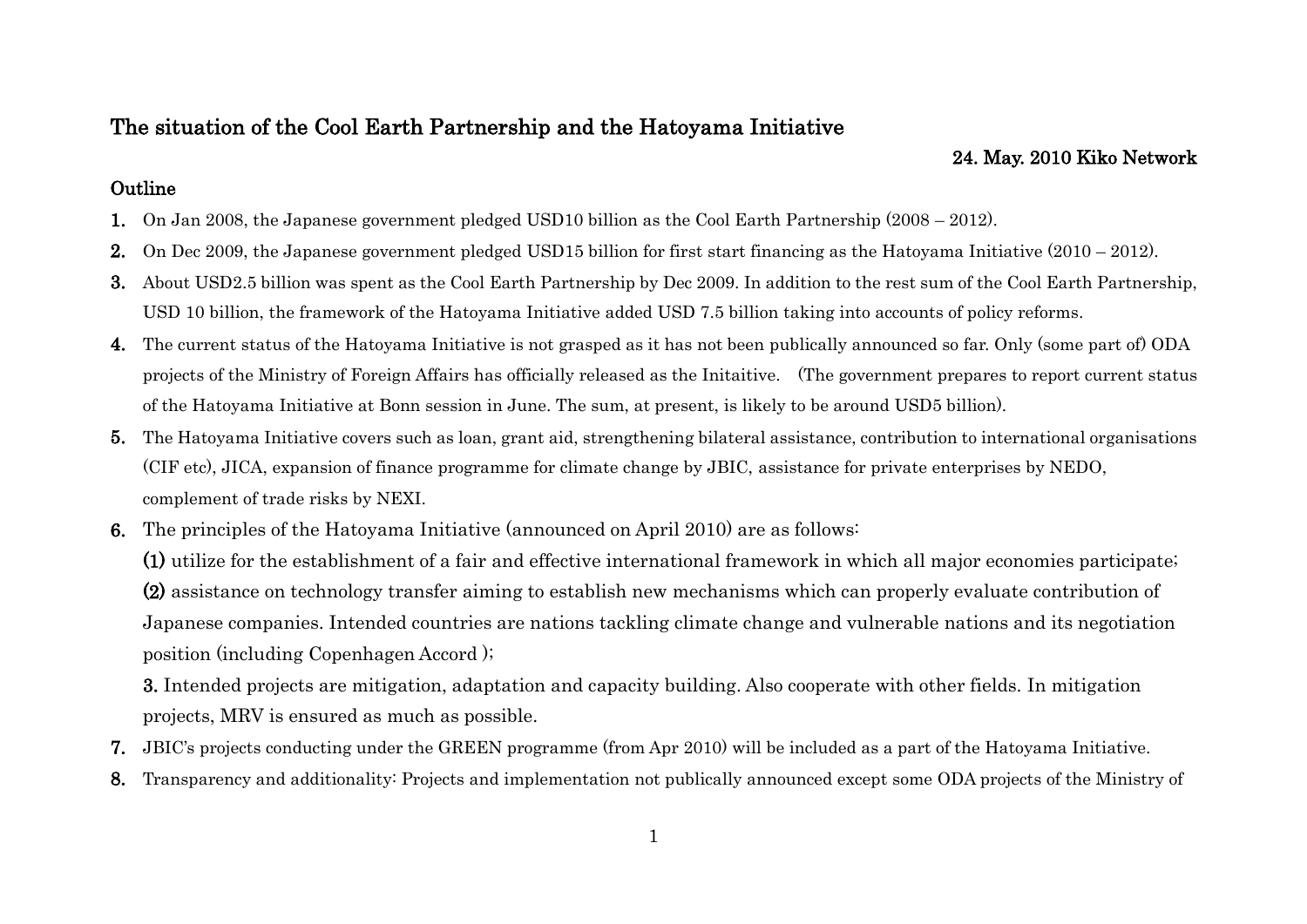Foreign Affairs. It lacks transparency and it is difficult to check its achievement of the pledge. Additionally, it is not able to check projects" additionality because there is no information showing finance sources of projects. Projects seemed to be within the framework of the Hatoyama Initiative have been now classified among many including past projects.

- 9. The Hatoyama Initiative seems to include assistance for developing countries announced at the 4th Tokyo International Conference on African Development, the 5<sup>th</sup> Japan and the Pacific islands forum and so on.
- 10. The relationship between the pledge for CIF (USD10 billion , Jan 2010) and the Hatoyama Initiative is not clear.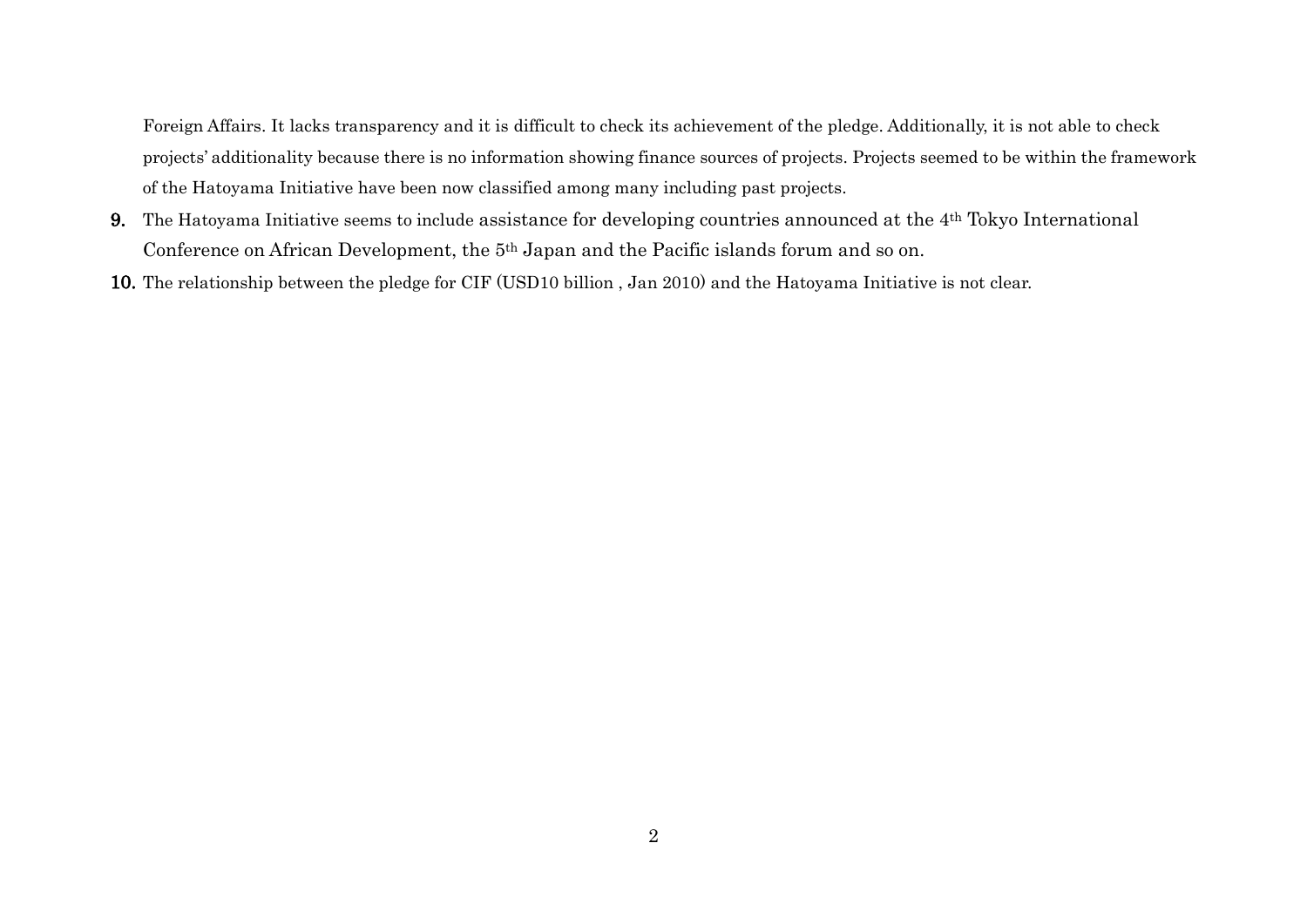| Table 1 Comparison of the CEP with the HI |  | unit: USD |
|-------------------------------------------|--|-----------|
|-------------------------------------------|--|-----------|

|                | <b>Cool Earth Partnership</b>            |              |                | Hatoyama Initiative                |                  |                   | Comment                            |
|----------------|------------------------------------------|--------------|----------------|------------------------------------|------------------|-------------------|------------------------------------|
| Period         | $2008 - 2012$ (5 years)                  |              |                | $2010 - 2012$ (3 years)            |                  |                   |                                    |
| Pledge         | 10 bn (JPY 1.25 trillion)                |              |                | 15 bn (JPY 1.75 trillion)          |                  |                   | $*1$                               |
| Details of the | Mitigation                               | 8 bn         |                | Public fund*2                      | 11 <sub>bn</sub> |                   | No breakdown into mitigation and   |
| pledge         | (Loan)                                   |              |                |                                    |                  |                   | adaptation in the HI. Common for   |
|                |                                          |              |                |                                    |                  |                   | the both to use such as CIF, JBIC, |
|                | Adaptation                               | 2bn          |                | Cooperation                        | 4 bn             |                   | NEDO and NEXI.                     |
|                | (Grant aid)                              |              |                | with private <sup>*2</sup>         |                  |                   |                                    |
| Correspondin   | Jan.2008 - Sep.2009<br>Total 12 projects |              |                | Sep. 2009 - Mar. 2010              |                  | Total 57 projects | Fundamental policy of the both     |
| g projects*3   | Loan                                     | $2(+1^{*4})$ | 626.93(+74.9*4 | Loan                               | $\overline{5}$   | 1,478.4           | includes Loan, Grant aid and       |
|                |                                          |              | million        |                                    |                  | million           | cooperation with private.          |
|                | Non-project                              | 3            | 22 million     | Grant aid                          | 17               | $220.51 (+6.1)$   | As 1 projects of the HI is a       |
|                | grant aid                                |              |                |                                    | $(+1^{*5})$      | million           | combination of loan and grant aid, |
|                | Grant aid for                            | 6            | 48.98 million  | Grant aid for                      | $35*6$           | 241.83 million    | total projects number looks 58.    |
|                | Env. & Climate                           |              |                | Env. & Climate                     |                  |                   | Conversion of USD1 into JPY100.    |
|                | Change                                   |              |                | Change                             |                  |                   |                                    |
| Project cost   | 697.91 (+74.9*4)                         |              |                | $1,940.74 (+6.1^{*5})$ million     |                  |                   |                                    |
| Total cost     |                                          |              |                |                                    |                  |                   |                                    |
| including      | 2,500 million (from hearing at the       |              |                | 5,000 million (from hearing at the |                  |                   |                                    |
| others         | Ministry of Foreign Affairs)             |              |                | Ministry of Foreign Affairs)       |                  |                   |                                    |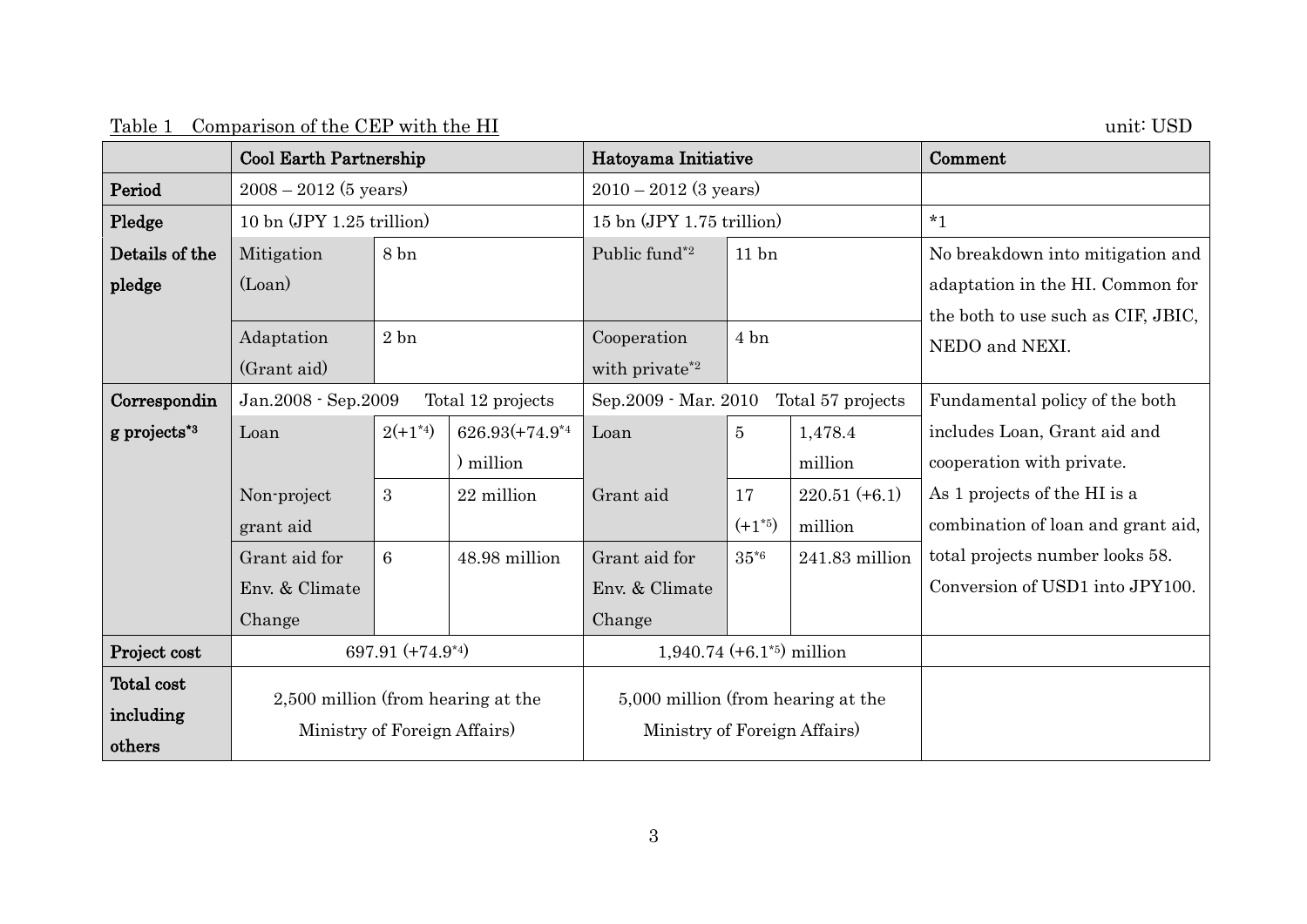\*1: When the pledge of the HI (JPY 1.75 tri) is converted into USD with exchange rate using in the CP (USD1 = JPY125), it becomes USD 14 billion. Thus, additional USD 1 bn is generated by the difference of the exchange rate.

\*2: According to the Ministry of Finance (MoF) [\(http://www.mof.go.jp/seifuan22/yosan008.pdf,](http://www.mof.go.jp/seifuan22/yosan008.pdf) p.13), the HI is conducted by grant aid, technical cooperation and loan and also funding to the Climate Investment Fund of the World Bank (about USD 7.2 bn) and by cooperation with private companies through the JBIC (about USD 7.8 bn).

\*3: From press release of the Ministry of Foreign Affairs (MoFA) [\(http://www.mofa.go.jp/mofaj/press/release/index.html](http://www.mofa.go.jp/mofaj/press/release/index.html) Jan. 2008 - Mar. 2010).

\*4: A project not identified as a part of the CEP yet but related to the climate change.

\*5: A project not identified as a part of the HI yet but related to the climate change.

\*6: Including projects of the Program Grant aid for Environment and Climate Change not identified as a part of the HI.

### 1. Budget for the Ministry of Foreign Affairs

### 1.1 Budget corresponding to the period of the Cool Earth Partnership

Unit: million USD (USD1 = JPY100)

|                                    | Budget       | Category                | Details                                         | Comment |
|------------------------------------|--------------|-------------------------|-------------------------------------------------|---------|
| FY 2008                            | 42.3         | Tackling global issues  | Tackling environmental and climate problems     |         |
| Initial budget <sup>*7</sup>       | 15           | Grant aid for Env. & CC |                                                 | All ODA |
| FY 2008                            | 32           | Budget for CC issues    | Expanding the Grant aid for Env. $& CC$ for the | All ODA |
| supplementary budget <sup>*8</sup> |              |                         | promotion of the CP                             |         |
| FY 2009 Initial budget             | $40^{*8}$    | Grant aid for Env & CC  | ODA for tackling the CC and water issues        | All ODA |
|                                    | $118.4^{*8}$ | Promotion of the CP     | G8 Toyako summit, TICAD4*9                      |         |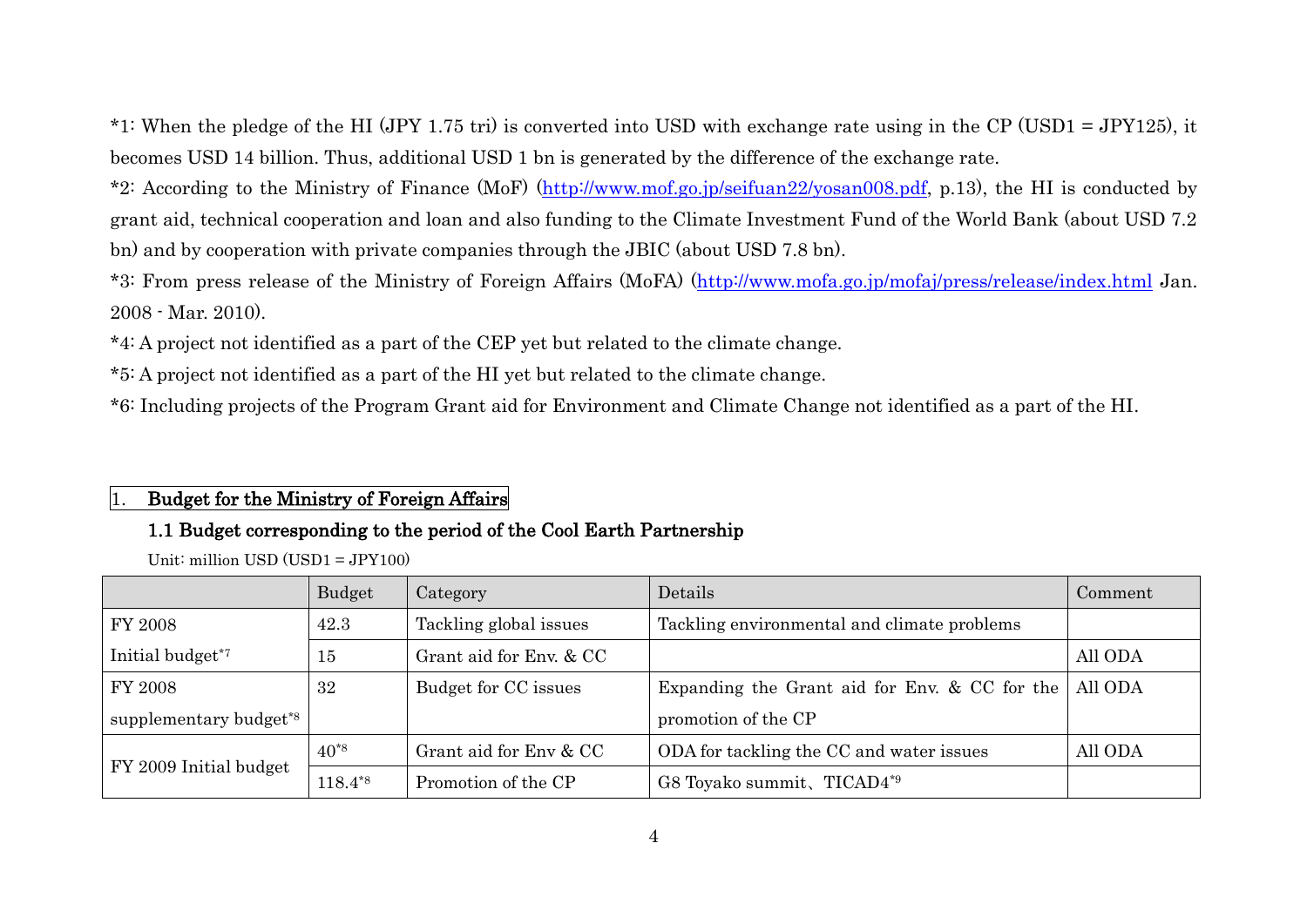|                       | $370.5*10$<br>Environment & CC issues |                             | Aid for developing countries in Env & CC fields |  |
|-----------------------|---------------------------------------|-----------------------------|-------------------------------------------------|--|
|                       | $51.3*10$                             | Environment & CC issues     | Funding<br>international<br>corresponding<br>to |  |
|                       |                                       |                             | organisations                                   |  |
| FY 2009 first         | 273.84                                | Economic cooperation        | Promotion of PV technology to overseas          |  |
| supplementary         | 69.09                                 | Aid<br>through funding to   | Promotion of PV technology to the Pacific area  |  |
| budget* <sup>11</sup> |                                       | international organisations |                                                 |  |
| Total                 | 1,012.43                              |                             |                                                 |  |

CC: climate change

\*7: FY 2008 budget annual report of the MoFA. [http://www.mofa.go.jp/mofaj/gaiko/yosan/pdfs/h20\\_yosan\\_g.pdf](http://www.mofa.go.jp/mofaj/gaiko/yosan/pdfs/h20_yosan_g.pdf)

\*8: FY 2009 budget annual report of the MoFA. [http://www.mofa.go.jp/mofaj/gaiko/yosan/pdfs/h21\\_yosan\\_g.pdf](http://www.mofa.go.jp/mofaj/gaiko/yosan/pdfs/h21_yosan_g.pdf)

\*9: TICAD 4 refers to the 4th Tokyo International Conference on African Development held in May 2008. Under the framework of "Japan-UNDP Joint Framework for Building Partnership to Address Climate Change in Africa," established by Japan together with the United Nations Development Programme (UNDP) on the occasion of the TICAD 4, Japan and UNDP decided to implement the program for climate change adaptation in 21 African countries which amounts to USD 92.1 million. From this total, USD 11 million will be allocated to the joint programmes with the United Nations Children"s Fund (UNICEF), the World Food Programme (WFP) and the United Nations Industrial Development Organization (UNIDO).

[http://www.mofa.go.jp/announce/announce/2008/12/1185423\\_1080.html](http://www.mofa.go.jp/announce/announce/2008/12/1185423_1080.html) (MoFa, Dec.2008)

\*10: These figures were cited from pages compared budgets between 2009 and 2010 in the 2010 initial budget report of the MoFA [\(http://www.mofa.go.jp/mofaj/gaiko/yosan/22/pdfs/h22\\_seifu.pdf\)](http://www.mofa.go.jp/mofaj/gaiko/yosan/22/pdfs/h22_seifu.pdf).

\*11: Cited from the 2009 first supplementary budget list from the MoF. <http://www.bb.mof.go.jp/hdocs/bxss010bh21.html>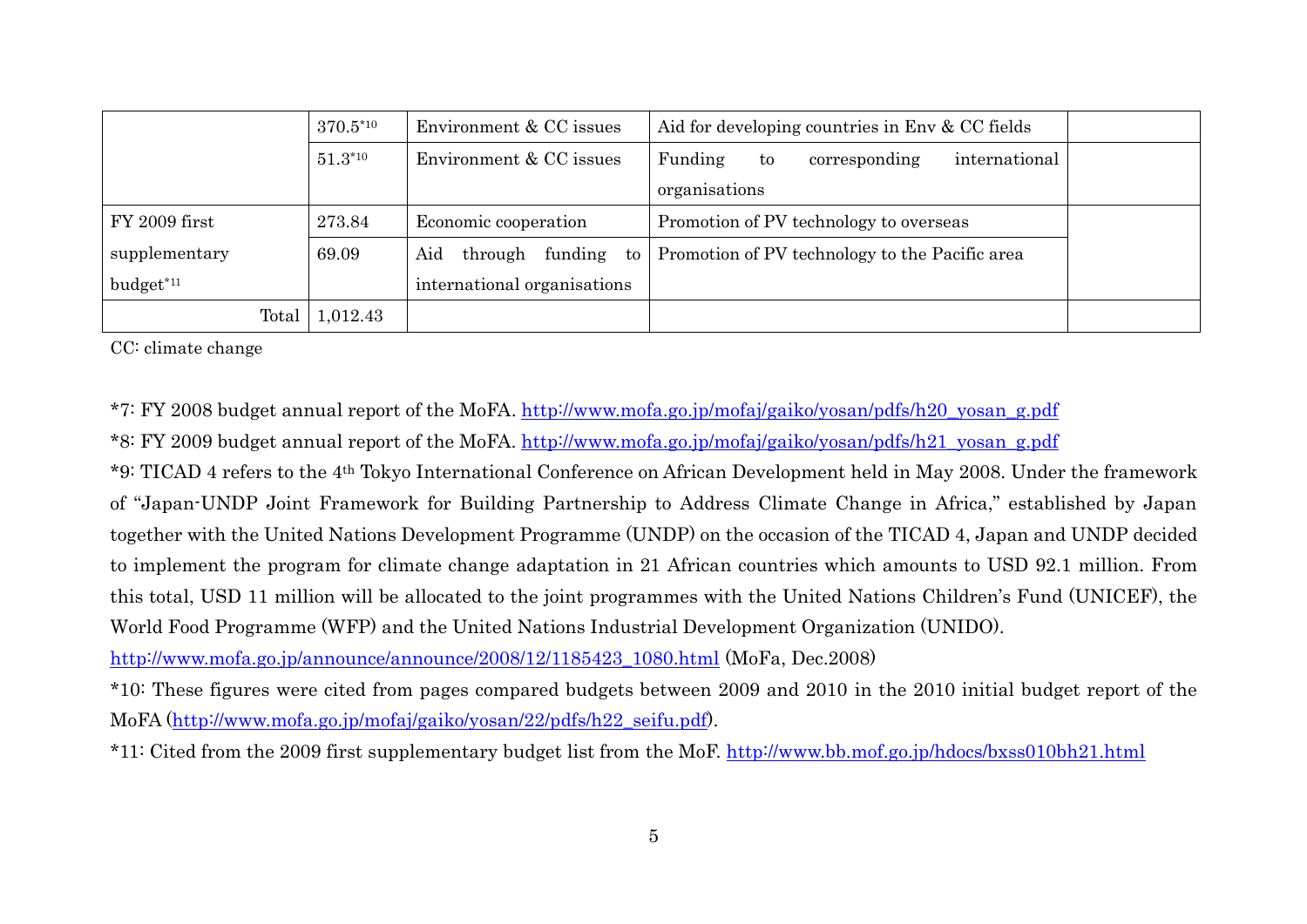#### Unclear points

- $\triangleright$  As the figure \*8 and \*10 were cited from different sources, it is not certain that the four budget sections in 2009 initial budget are individual. For example, the section "Environment and CC issues (370.5m)" might include the section "Grant aid for Environment and Climate Change (40m).
- $\triangleright$  It is not certain which organisation the budget of the 'Aid through funding to international organisations' in 2009 initial budget was funded to, and also how much of it.
- $\triangleright$  As any material shown details of the 2009 first supplementary budget could not be found, it is uncertain how it was used: for example, it is not certain whether it included the Grant aid for Environment and Climate Change.

### 1.2 Budget corresponding to the periods of the Hatoyama Initiative

|                | <b>Budget</b> | Category                                 | Details                                                                  | Comment |
|----------------|---------------|------------------------------------------|--------------------------------------------------------------------------|---------|
| FY 2009 second | 711           |                                          | Aid for climate change   Funds against flood, drought, lack of   All ODA |         |
| supplementary  |               | matters in Asia and foods, deforestation |                                                                          |         |
| $budget*12$    |               | Africa                                   |                                                                          |         |

\*12: From the 2010 initial budget report of the MoFA [\(http://www.mofa.go.jp/mofaj/gaiko/yosan/22/pdfs/h22\\_seifu.pdf\)](http://www.mofa.go.jp/mofaj/gaiko/yosan/22/pdfs/h22_seifu.pdf).

#### Unclear Point

 According to the MoF (see the table below), USD1080.52 million (¥108.052bn) was added to the MoFA for the second supplementary budget; however, it is uncertain how much of the FY 2009 second supplementary budget USD711 million (¥71.1bn) related to the climate change was used between two category below.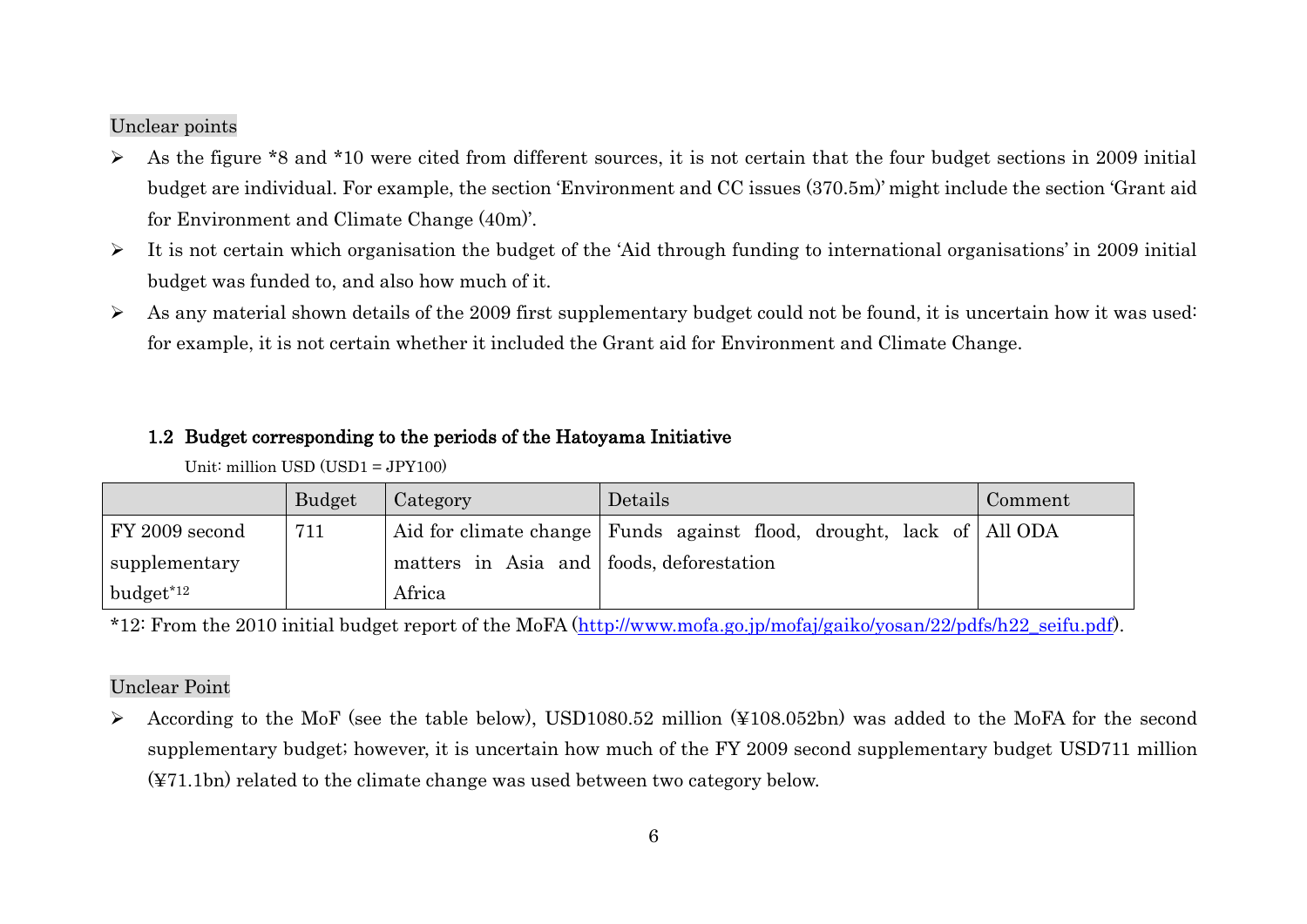| $\rightarrow$ 0.000 0.000 0.000 0.000 0.000 0.000 0.000 0.000 0.000 0.000 0.000 0.000 0.000 0.000 0.000 0.000 0.000 0.000 0.000 0.000 0.000 0.000 0.000 0.000 0.000 0.000 0.000 0.000 0.000 0.000 0.000 0.000 0.000 0.000 0.000 0.000 |                  |                                   |                                                                     |                 |  |  |
|---------------------------------------------------------------------------------------------------------------------------------------------------------------------------------------------------------------------------------------|------------------|-----------------------------------|---------------------------------------------------------------------|-----------------|--|--|
|                                                                                                                                                                                                                                       | Budget (USD)     | Category                          | Details                                                             | Comment         |  |  |
|                                                                                                                                                                                                                                       | $47.023$ million | Economic Cooperation              | Assistance to environment in Asia / Africa                          | Passed in       |  |  |
| 2009                                                                                                                                                                                                                                  | $61.029$ million |                                   | Contribution through   Aid for environmental matters, HIV / malaria | 28.Jan.10       |  |  |
| supplementary                                                                                                                                                                                                                         |                  | int <sup>'</sup> l. organisations | etc and assistance to Afghanistan through                           |                 |  |  |
| budget                                                                                                                                                                                                                                |                  |                                   | international organisations such as WFP etc.                        | $USD1 = JPY100$ |  |  |
| Total                                                                                                                                                                                                                                 | 108.052          |                                   |                                                                     |                 |  |  |

Reference 2009 second supplementary budget list from the MoF [\(http://www.bb.mof.go.jp/hdocs/bxss010bh21.html\)](http://www.bb.mof.go.jp/hdocs/bxss010bh21.html)

### 2. Projects (press release from the MoFA)

# 2.1 Period in the Cool Earth Partnership (CEP) (Jan.2008 – Sep.2009)

### a) Projects stated as a part of the CEP

Pledge: million USD (USD1 = JPY100)

| No             | $Date^{*13}$ | Country    | Pledge         | Details                                                                       |
|----------------|--------------|------------|----------------|-------------------------------------------------------------------------------|
|                | 07.Mar.08    | Senegal    | 8              | Non-project grant aid                                                         |
| $\overline{2}$ | 10.Mar.08    | Guyana     | $\overline{5}$ | Non-project grant aid                                                         |
| 3              | 11.Mar.08    | Madagascar | 9              | Non-project grant aid                                                         |
| 4              | 28.Aug.08    | Indonesia  | 307.68         | $Loan*14$                                                                     |
| $\overline{5}$ | 18.Feb.09    | Bangladesh | 12.15          | Grant aid for Env. & CC (change to natural gas vehicle for wastes collection) |
| 6              | 22.Feb.09    | Bangladesh | 319.25         | Loan (thermal power plant construction, improvement to grids)                 |
| $7*15$         | 30.Mar.09    | Mozambique | $10^{*16}$     | Grant aid for Env. & CC (project for water supply)                            |
| $8*15$         | 30.Mar.09    | Senegal    | $10^{*16}$     | Grant aid for Env. & CC (project for water supply)                            |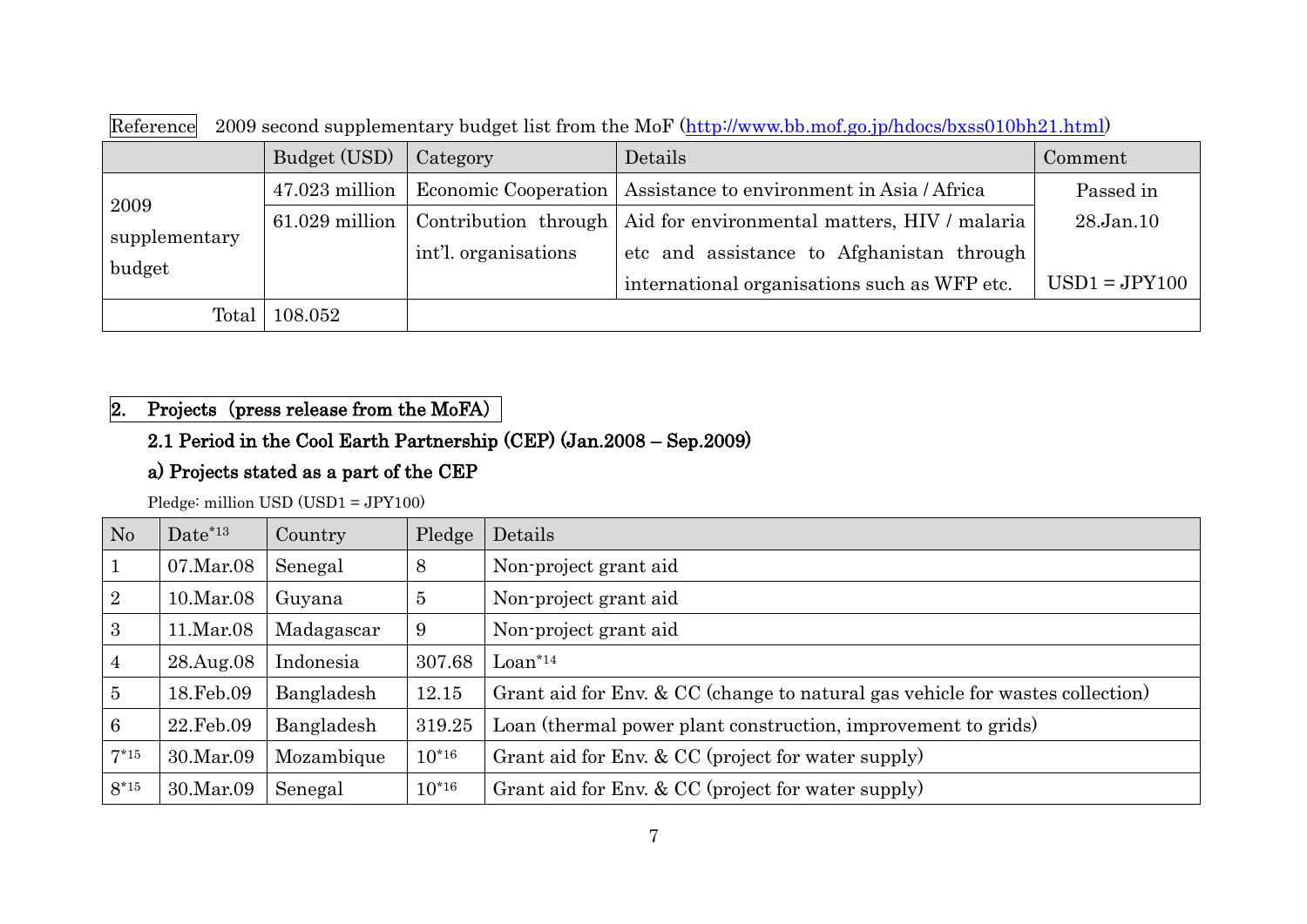| $9*15$     | $31$ .Mar.09 Niger   |          | $4*16$ | Grant aid for Env. & CC (project for water supply) |
|------------|----------------------|----------|--------|----------------------------------------------------|
| $10^{*15}$ | 23.Apr.09            | Ethiopia | $8*16$ | Grant aid for Env. & CC (project for water supply) |
| $11^{*15}$ | $19.$ May.09   Kenya |          | 4.83   | Grant aid for Env. & CC (Adaptation for flood)     |

### b). Project not stated clearly as a part of the CEP but related to climate change issues

| . へゃぇ<br><b>A</b> *<br>Mar.09.<br>1.0a <sub>r</sub><br>Indonesia<br>construction<br>tor<br>tlood<br>`tra<br>control.<br>'4.5 |  |
|------------------------------------------------------------------------------------------------------------------------------|--|
|------------------------------------------------------------------------------------------------------------------------------|--|

\*13: date press-released from the MoFA.

\*14: Including: Forestry; REDD pilot project: Energy; geothermal power generation etc: Commercial; energy efficiency improvement etc: Water; river management etc

\*15: These projects were conducted as a result of the TICAD4 at which the Japanese government expressed assistance.

\*16: Funded by the FY 2008 second supplementary budget (USD32 m).

\*17: Announced that the project was for climate change.

\*18: Taking climate change into account, assist improvement of management of water resources.

Before the DPJ-led new administration started (Sep. 2009), 11 (+1) projects in total seem to be related to the CEP and its details are as follows.

| Aid type                     | Number of project | Total (mUSD) |
|------------------------------|-------------------|--------------|
| Loam                         |                   | 626.93       |
| G aid for Env. & CC          | 6                 | 48.98        |
| Non-project grant aid        | 3                 | 22           |
| Not stated as the CEP (Loan) |                   | 74.9         |
| Total                        | 12                | 772.81       |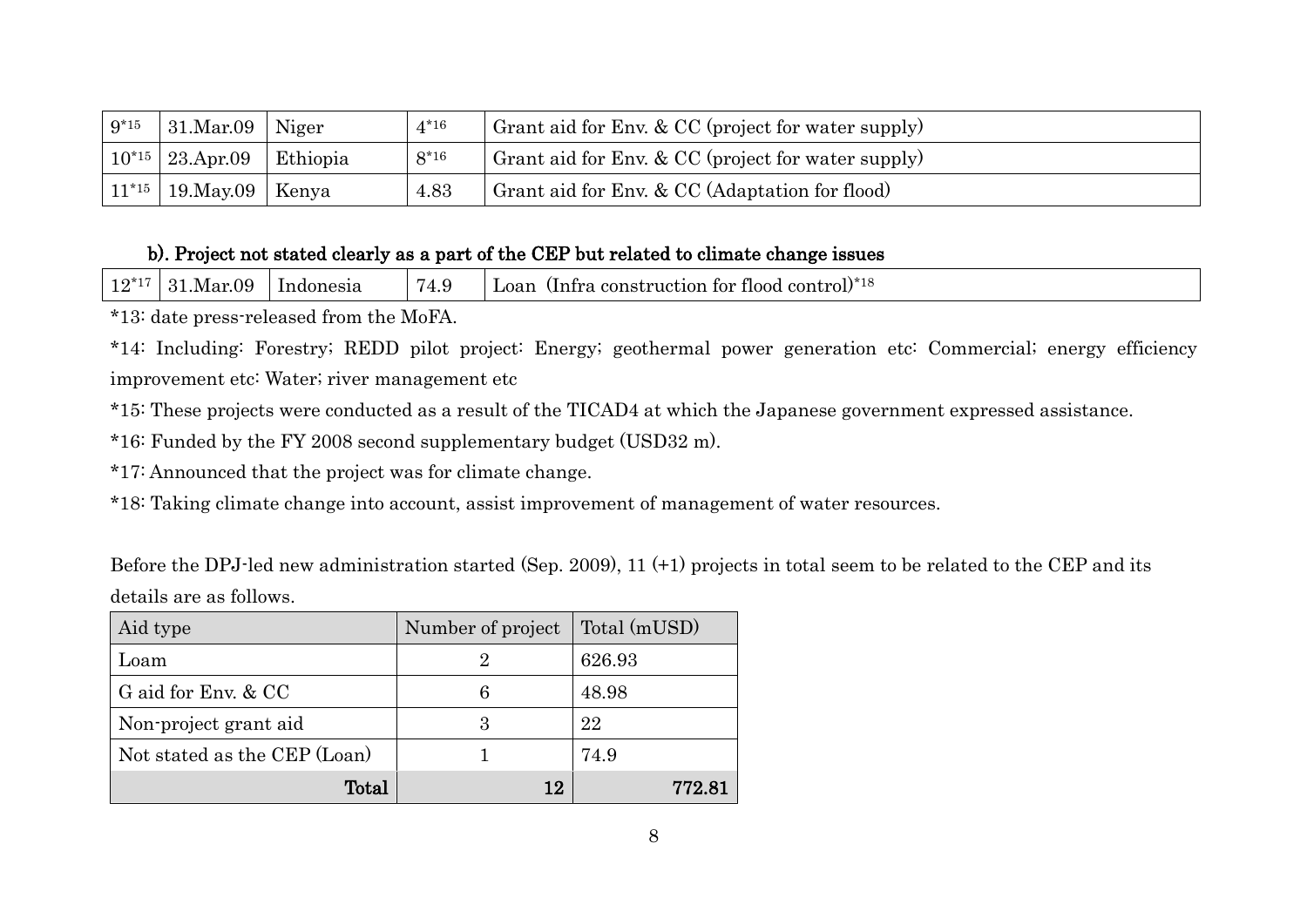# 2.2 Period in the Hatoyama Initiative (HI) (Sep.2009 – Present (Mar.2010))

# a). Projects stated as a part of the HI

Pledge: million USD (USD1 = JPY100) Type L: Loan, E: Grant aid for Env. & CC, G: Grant aid

| No           | Date             | Country      | Pledge       | <b>Type</b>  | Details                                                                   |
|--------------|------------------|--------------|--------------|--------------|---------------------------------------------------------------------------|
| $\mathbf{1}$ | 10.Dec.09        | Indonesia    | 370.44*19    | $\mathbf{L}$ | Second climate change loan*19                                             |
| $2*20$       | $02$ .Mar.10     | Sierra Leone | 3.0          | E            | Improvement in adaptation capability                                      |
| 3            | 04.Mar.10        | Syria        | 5.6          | E            | PV street lights                                                          |
| $4*21$       | 04.Mar.10        | Laos         | 29.55        | $\mathbf G$  | Forest information center [14.75], water supply vehicles [10], PV         |
|              |                  |              |              |              | $[4.8]$                                                                   |
| $5*20$       | 05.Mar.10        | Lesotho      | 5.0          | $\rm G$      | Assist water supply etc.                                                  |
| $6*20$       | 08.Mar.10        | Kenya        | $5.0 + 11.0$ | $\rm G$      | Assist materials for disaster [5], assist forest management [11]          |
| 7            | 10.Mar.10        | Peru         | 4.0          | E            | PV                                                                        |
| $8*22$       | 12.Mar.10        | Tonga        | 5.9          | E            | PV for non-electrified islands                                            |
| $9*20$       | 12.Mar.10        | Ghana        | Total        | $\mathbf G$  | Aid for poverty $[3.36]$ , PV $[6.1]$ , Aid for peasants $[4.6]$ , Assist |
|              |                  |              | 28.06        |              | emergency material [7], Assist forest conservation [7]                    |
| 10           | $15$ . Mar. $10$ | Philippines  | $6.0 + 15.0$ | $\rm G$      | PV [6], Flood countermeasure [15]                                         |
| 11           | $15$ . Mar. $10$ | Egypt        | 388.64       | L            | Construction of wind generation plants [220MW]                            |
| 12           | $15$ . Mar. $10$ | East Timor   | $2.0 + 5.0$  | G            | Assist forest management [2], PV [7]                                      |
| $13*20$      | 16.Mar.10        | Burkina Faso | 7.0          | G            | Assist water supply, improvement in adaptation capability                 |
| $14*20$      | $17.$ Mar. $10$  | Benin        | 5.0          | $\mathbf G$  | Assist water supply, river revetment                                      |
| $15^{*20}$   | $17.$ Mar. $10$  | Djibouti     | 5.0          | $\mathbf G$  | Assist materials for construction catchments                              |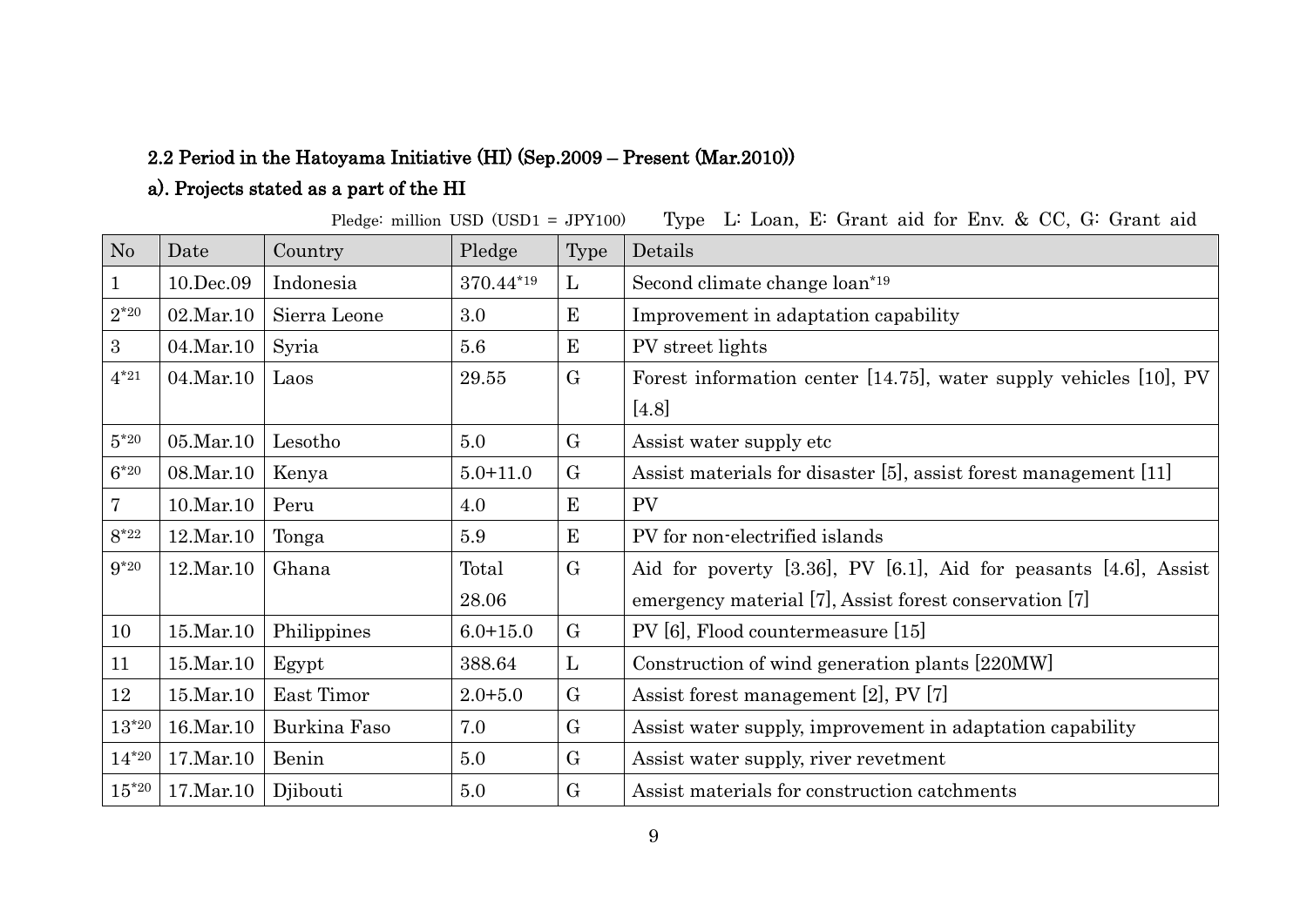| $16*20$       | 17.Mar.10   | Cameroon         | 8.0         | E            | Assist funds for forest management                                |  |
|---------------|-------------|------------------|-------------|--------------|-------------------------------------------------------------------|--|
| $17*20$       | 17.Mar.10   | Mauritania       | 5.0         | E            | Improvement in adaptation capability                              |  |
| $18*20$       | 18.Mar.10   | Ethiopia         | 17.0        | $\mathbf G$  | Assist forest management including development renewable          |  |
|               |             |                  |             |              | energy                                                            |  |
| $19*20$       | 18.Mar.10   | Gabon            | $6.7 + 7.0$ | G            | PV [6.7], Assist forest management [7]                            |  |
| $20^{*21}$    | 18.Mar.10   | Cambodia         | Total 26.2  | $\mathbf{G}$ | PV [7.2], Assist forest management [9], Assist materials for      |  |
|               |             |                  |             |              | disaster management [10]                                          |  |
| 21            | 18.Mar.10   | Tunisia          | $10.0*23$   | E            | Construction of groundwater desalination plants                   |  |
| 22            | 18.Mar.10   | Indonesia        | Total       | LG           | Construction of geothermal generation plants [L269.66], Assist    |  |
|               |             |                  | 289.66      |              | forest management [10], Assist funds for disaster management [10] |  |
| $23*20$       | 19. Mar. 10 | Gambia           | 5.0         | $\mathbf{G}$ | Assist funds for disaster management                              |  |
| $24^{\ast}20$ | 19. Mar. 10 | Senegal          | 7.0         | $\mathbf G$  | Assist funds for disaster management                              |  |
| $25*22$       | 19. Mar. 10 | Papua New Guinea | 7.0         | E            | Assist funds for forest management                                |  |
| $26*20$       | 19. Mar. 10 | Cape Verde       | 3.0         | G            | Assist water supply for flooding areas                            |  |
| 27            | 23.Mar.10   | Costa Rica       | 7.0         | E            | Assist materials for forest management                            |  |
| $28*20$       | 23. Mar. 10 | Mali             | 5.0         | $\mathbf G$  | Assist funds for disaster management                              |  |
| 29            | 23.Mar.10   | Afghanistan      | 7.0         | ${\bf E}$    | <b>PV [250KW]</b>                                                 |  |
| 30            | 24.Mar.10   | Bangladesh       | $22.09+$    | $\mathbf{L}$ | Assist funds for planning thermal generation plants [360MW]       |  |
|               |             |                  | 132.41      |              | $[22.09]$ , Improvement in grids $[132.41]$                       |  |
| 31            | 25.Mar.10   | Maldives         | 10.0        | E            | PV                                                                |  |
| $32*20$       | 30. Mar. 10 | Kenya            | 295.16      | $\mathbf{L}$ | Construction of geothermal power plants [140MW]                   |  |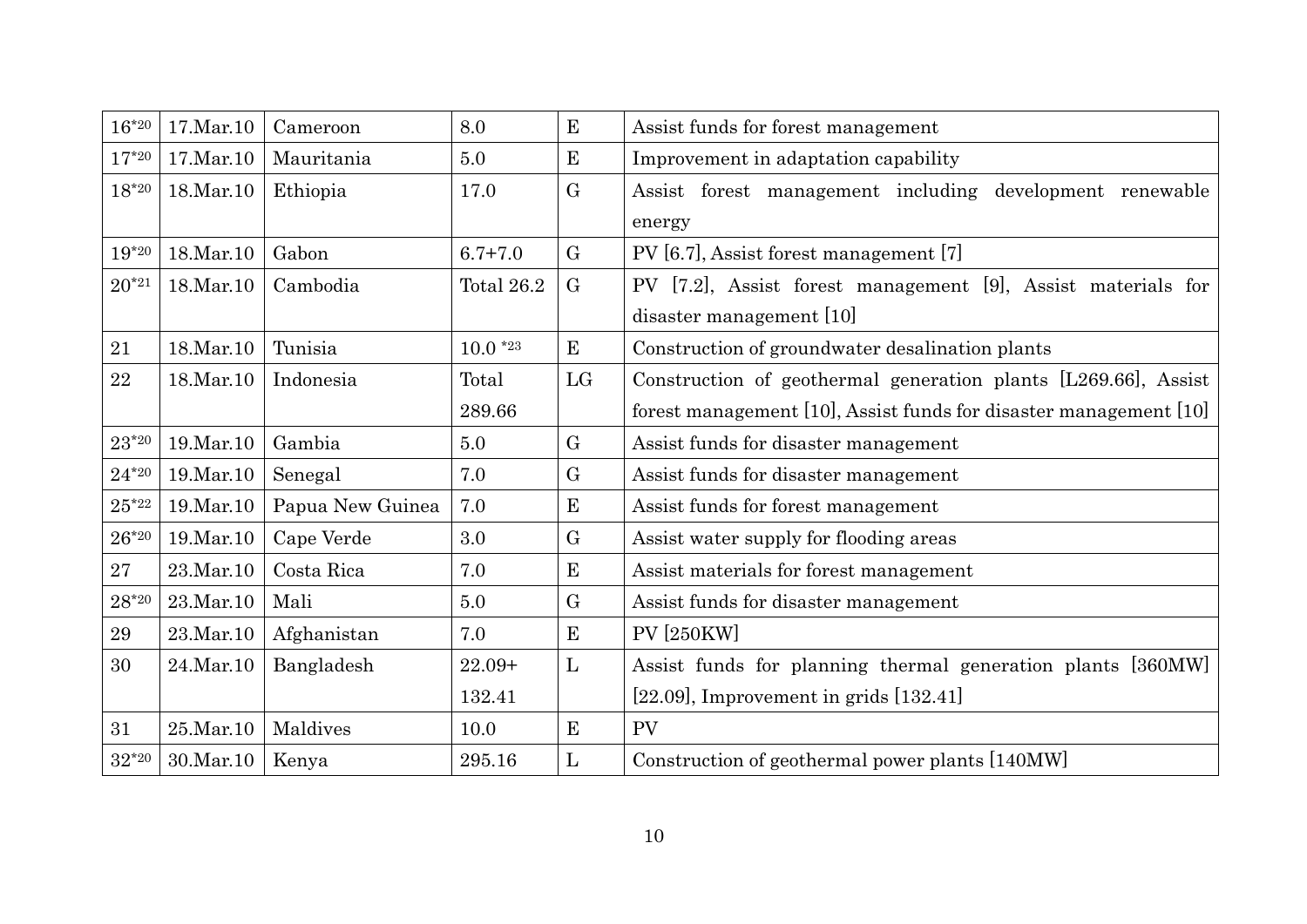| 33            | 04.Dec.09    | Sri Lanka        | 8.6         | E         | PV                                                       |
|---------------|--------------|------------------|-------------|-----------|----------------------------------------------------------|
| $34*22$       | 08.Dec.09    | Micronesia       | 5.3         | $\bf{E}$  | PV                                                       |
| 35            | 11.Dec.09    | Mongolia         | 5.9         | E         | Assist funds for PV                                      |
| 36            | 14.Dec.09    | Uruguay          | 7.3         | E         | Assist funds for PV                                      |
| 37            | 14.Dec.09    | Yemen            | $6.2*23$    | E         | Assist funds for PV                                      |
| 38            | 15.Dec.09    | Belize           | 5.1         | $\bf{E}$  | <b>PV</b>                                                |
| $39^{\ast}22$ | 16.Dec.09    | Marshall Islands | 5.3         | E         | PV                                                       |
| 40            | 21.Dec.09    | Palestine        | $6.0^{*23}$ | E         | Construct PV plants                                      |
| $41*22$       | 24.Dec.09    | Palau            | 4.8         | E         | Assist funds for PV                                      |
| $42*20$       | 18.Jan.10    | Burundi          | 5.4         | E         | Assist funds for PV                                      |
| 43            | $25$ .Jan.10 | Morocco          | $6.4*^{23}$ | $\bf{E}$  | PV                                                       |
| 44            | $27$ .Jan.10 | Guatemala        | 10.03       | E         | Construct small hydro-power generation plants etc.       |
| 45            | 29.Jan.10    | Nepal            | 6.6         | E         | PV                                                       |
| 46            | 04.Feb.10    | Tajikistan       | 4.5         | E         | PV                                                       |
| $47*20$       | 04.Feb.10    | Botswana         | 11.1        | $\bf{E}$  | Assist funds for PV                                      |
| $48*24$       | 11. Feb. 10  | Pakistan         | 4.8         | E         | Assist funds for PV                                      |
| 49            | 12. Feb. 10  | Egypt            | $9.7*23$    | E         | <b>PV</b>                                                |
| 50            | 17.Feb.10    | Costa Rica       | 8.1         | $\bf E$   | PV                                                       |
| $51*20$       | 18.Feb.10    | Malawi           | 6.6         | E         | Assist funds for PV                                      |
| 52            | 01.Mar.10    | Jordan           | 11.32       | E         | Improvement in energy efficiency in water supply systems |
| 53            | $01$ .Mar.10 | Jordan           | 6.4         | ${\bf E}$ | Assist funds for PV                                      |

b). Projects not stated as a part of the HI but related to climate change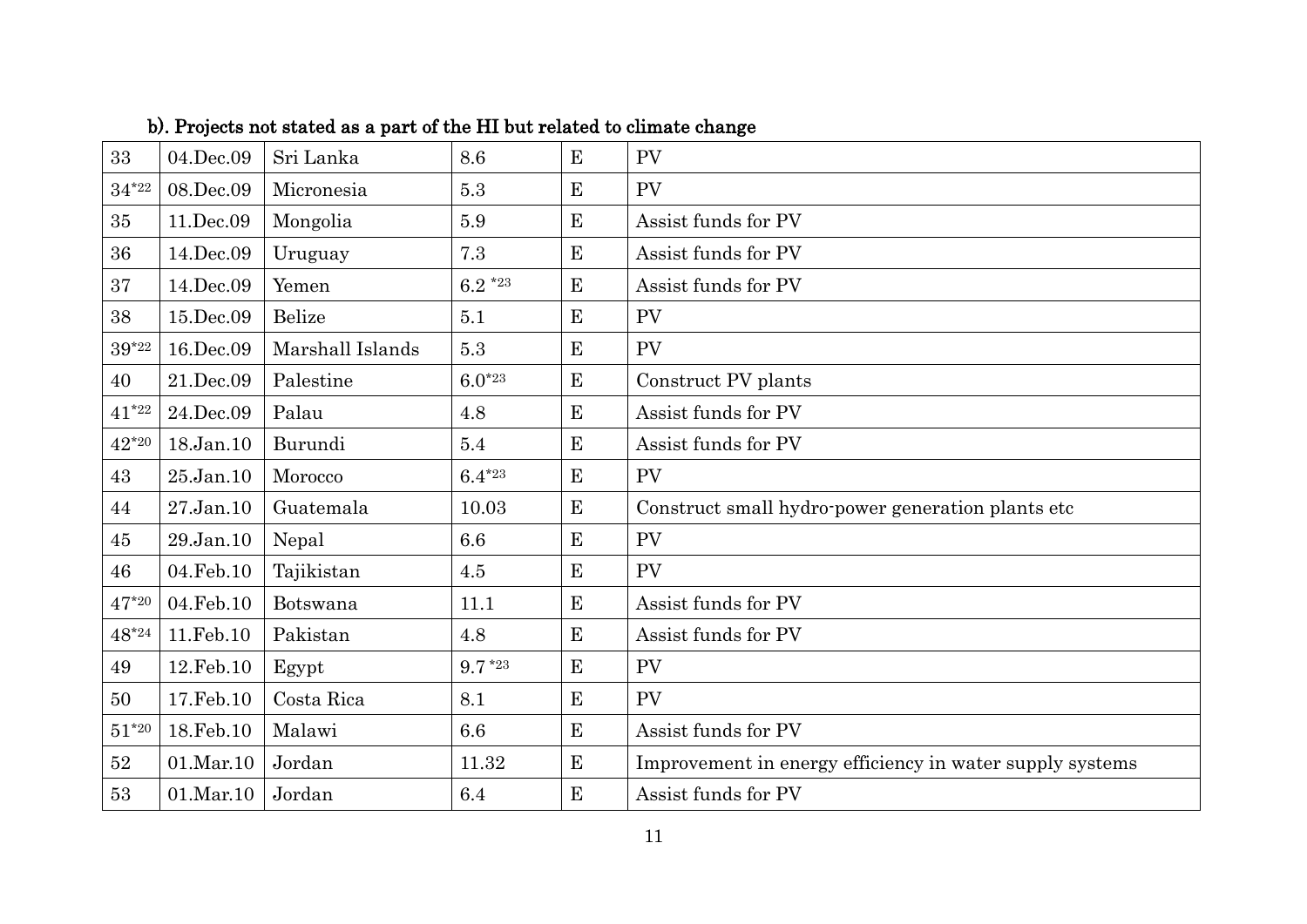| 54 | $10$ .Mar.10     | Nicaragua            | 10.88 | E          | PV                  |
|----|------------------|----------------------|-------|------------|---------------------|
| 55 | $18$ . Mar. $10$ | Ecuador              | 8.6   | E          | PV                  |
| 56 | $23$ .Mar.10     | <sup>'</sup> Bolivia | 4.4   | $_{\rm E}$ | Assist funds for PV |

# c). Project not stated as a part of the HI and the Grant aid for Environment and Climate Change but related to climate change

| $\sim$ $-$<br>ັ | ec.09<br>-02<br>Dec.<br>. . | Djibouti | $\sim$<br>O. 1 | ◡ | DV<br>- |
|-----------------|-----------------------------|----------|----------------|---|---------|
|-----------------|-----------------------------|----------|----------------|---|---------|

\*19: In addition to enhancements of capabilities for mitigation and adaptation (USD 280.83m), this project includes loan for financial support for Indonesia to promote actions for climate change (USD 93.61m).

\*20: These projects were conducted as a result of the TICAD4 at which the Japanese government expressed assistance.

\*21: These seem to be projects that were announced as a result of the "Green Mekong" initiative in Mekong-Japan Summit

Meeting in Nov 2009. At the meeting, Japanese government announced its plan of implementing ODA to the tune of more than USD 500m (JPY 500 bn) in total over the coming three years for the region as a whole.

[http://www.mofa.go.jp/mofaj/area/j\\_mekong\\_k/s\\_kaigi/index.html](http://www.mofa.go.jp/mofaj/area/j_mekong_k/s_kaigi/index.html)

\*22: These projects were conducted as a result of the 5th Japan and the Pacific islands forum in May 2009. At the forum,

maximum USD 500 m (JPY 50 bn) assistance by 2012 was announced, including technological assistance, capacity building etc based on the CEP. [http://www.mofa.go.jp/mofaj/area/ps\\_summit/palm\\_05/index.html](http://www.mofa.go.jp/mofaj/area/ps_summit/palm_05/index.html)

\*23: Funded by the FY 2009 supplementary budget.

\*24: Conducted as a part of an aid scheme for Pakistan, proposing the max. USD 1bn at the Pakistan Donors Conference in April 2009. <http://www.mofa.go.jp/mofaj/area/pakistan/visit/0904kaigo.html>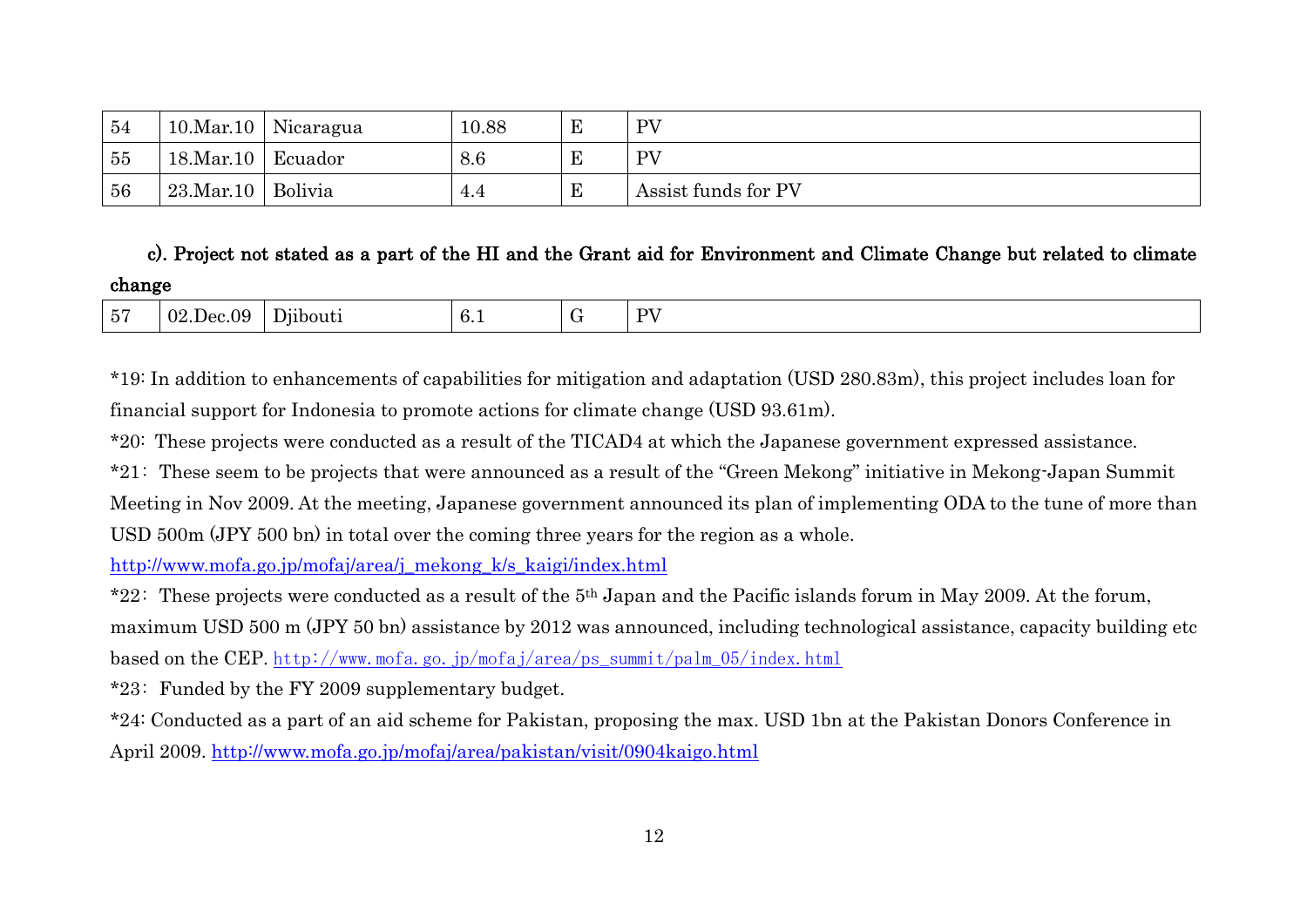After the Hatoyama administration started, so far (Sep.2009 - Mar.2010) 33 (+25) projects in total seem to be related to the HI and its details are as follows.

|                               | Aid Type           | Number of   | Total (m USD) |
|-------------------------------|--------------------|-------------|---------------|
|                               |                    | projects    |               |
|                               | Loan               | 5           | 1478.4        |
| Stated as a part of<br>the HI | G aid for Env & CC | 11          | 72.5          |
|                               | Grant aid          | 17          | 220.51        |
|                               |                    | Total 33    | 1,771.41      |
| Not state                     | G aid for Env & CC | 24          | 169.33        |
|                               | Grant aid          |             | 6.1           |
|                               |                    | Total 25    | 175.43        |
|                               |                    | Total 58*25 | 1,946.84      |

 $USD1 = JPY100$ 

\*25: Because the project No.22 was divided into the loan and the grant aid, total here (58) is one more than the project number (57).

### Results

 $\triangleright$  Some projects press-released as a part of the HI are also stated as a part of ODA proposed as a result of the TICAD4, the 5th PIF and the Mekong-Japan summit. It means that the HI probably includes some projects of those other aid schemes.